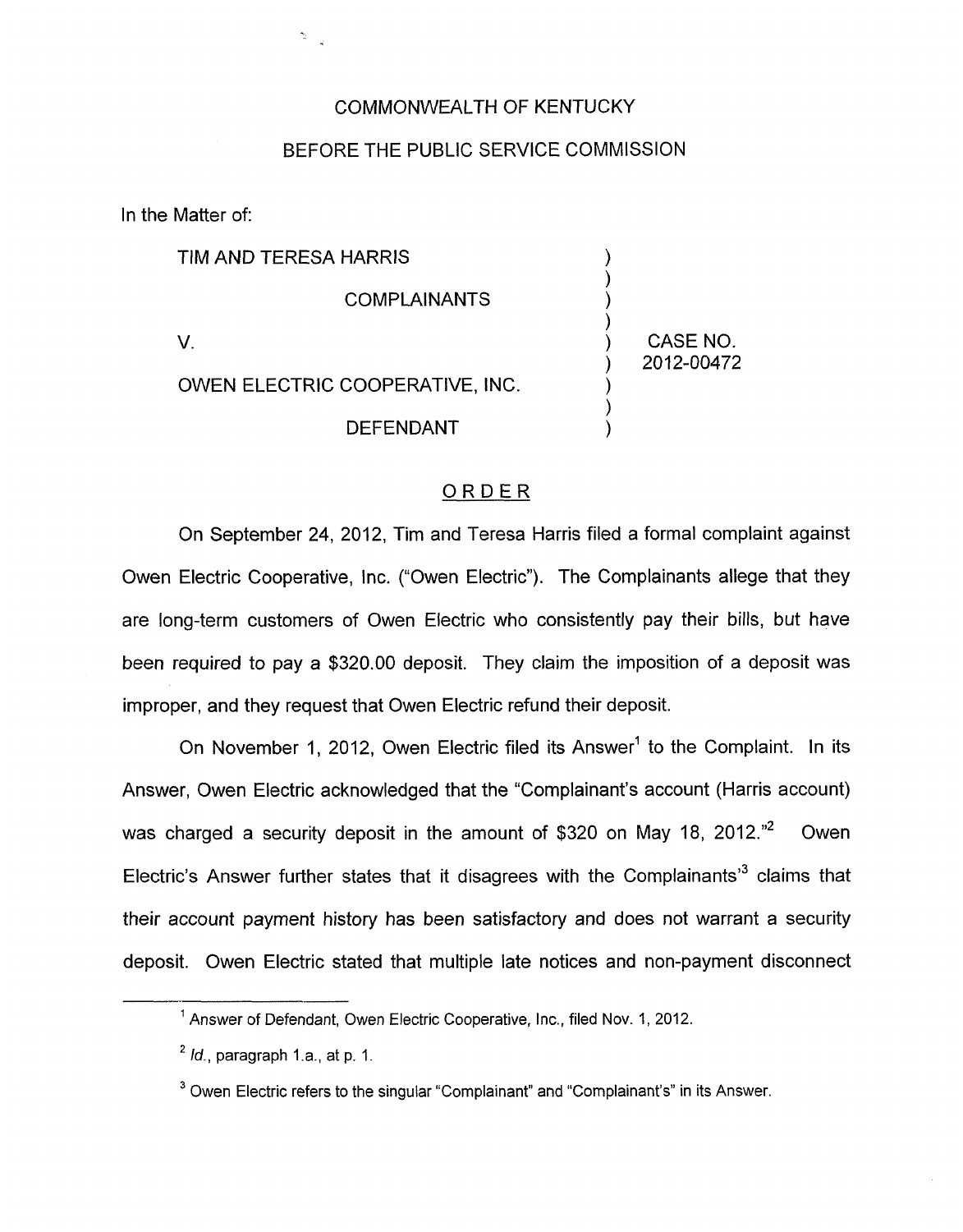tickets have been produced on the Harris account as a result of the delinquent payment history, "despite accommodating the Complainant's request to change the billing due date to coincide with their payment ability." $4$  Owen Electric further stated that a deposit warning letter was sent on April 17, 2012 informing Complainants that the account would continue under review and if the account status did not become current and future payments were not made by the due date, a deposit would be required.<sup>5</sup>

Owen Electric states that, on May 18, 2012, since the account remained in a delinquent status, a security deposit of \$320.00 was assessed. It states that it followed its Deposit tariff as approved by the Commission, and that per that tariff, interest will accrue on the deposit and will be credited on Complainants' bill on an annual basis.<sup>6</sup> Further, it stated that Complainants' account will be monitored and the deposit will be returned after 18 months if Complainants have established a satisfactory payment record for that period.

Owen Electric states that it maintains it has acted properly in assessing a security deposit on the Complainants' account and that it has followed all applicable regulations and tariffs. It requests that the Complaint be dismissed. Complainants were ordered to file a response to Owen Electric's request to dismiss the Complaint within 14 days of the date of issuance of the December 13, 2012 Order. No response was received from Complainants.

Administrative regulation 807 KAR 5:006, Section 7(1), states that:

 $5/d.$ 

**<sup>4</sup>***Id.,* paragraph **1.b** , at p. 2.

<sup>&</sup>lt;sup>6</sup> *Id.*, paragraph 1.d., at p. 2.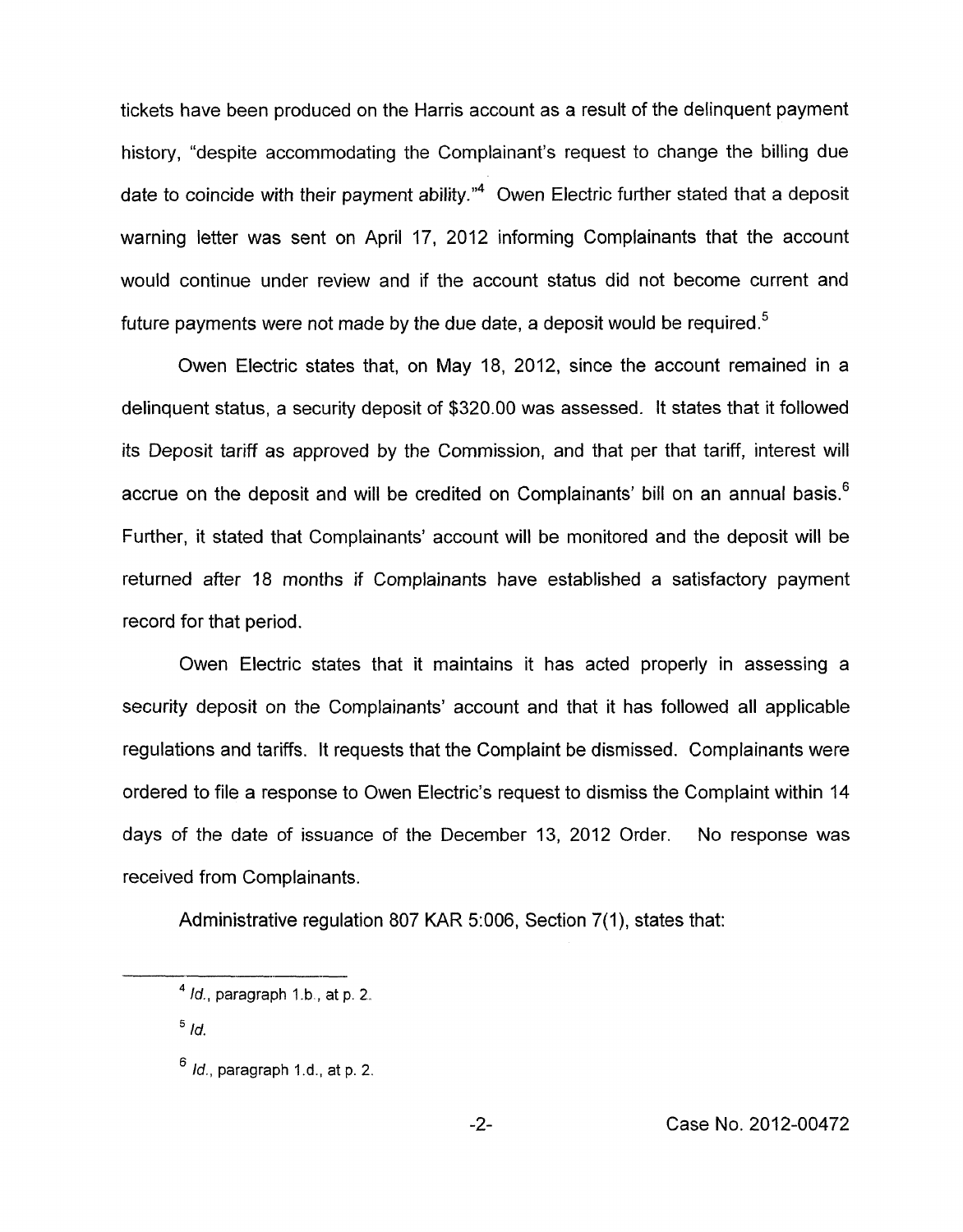A utility may require from any customer a minimum cash deposit or other guaranty to secure payment of bills, except from those customers qualifying for service reconnection under Section 15 of this administrative regulation.

Section 7(2) of that regulation provides that deposits may be waived at the discretion of

the utility in accordance with its currently effective tariff based upon a customer's

showing of satisfactory credit and payment history.

Owen Electric's tariff addressing deposits states that:

The Cooperative may require a minimum cash deposit or other guaranty to secure payment of bills except for members qualifying for service reconnection pursuant to 807 KAR 5:006, Section 15, Winter Hardship Reconnection. Service may be refused or discontinued for failure to pay the requested deposit. Interest will accrue on all deposits at the rate prescribed by law beginning on the date of the deposit. Interest accrued will be refunded to the customer or credited to the customer's bill on an annual basis. If interest is paid or credited to the customer's bill prior to twelve (12) months from the date of deposit or the last interest payment date, the payment or credit shall be on a prorated basis.<sup>7</sup>

A review of the record in this case reflects that the bill dated March 12, 2012 indicates, in addition to current charges, a previous unpaid balance of \$148.99.<sup>8</sup> The bill dated April 11, 2012 reflects  $$122.42$  as a previous unpaid balance.<sup>9</sup> The bill dated May 10, 2012 shows a previous unpaid balance of  $$89.66$ <sup>10</sup> The bill dated June 11, 2012 reflects a previous unpaid balance of \$36.14.<sup>11</sup> Due to the continued delinguent

<sup>&</sup>lt;sup>7</sup> Tariff of Owen Electric Cooperative, Inc., 1<sup>st</sup> Revised Sheet No. 36.

<sup>&</sup>lt;sup>8</sup> Response to Commission Staff's First Request for Information to Owen Electric Cooperative, Inc. filed December 21, 2012, Item la, **p.** 8 of 13.

<sup>&</sup>lt;sup>9</sup> Id., Response to Item 1a, p. 7 of 13.

*Id.,* Response to Item la, p. 6 of 13. **10** 

*Id.,* Response to Item la, p. 5 of 13. **11**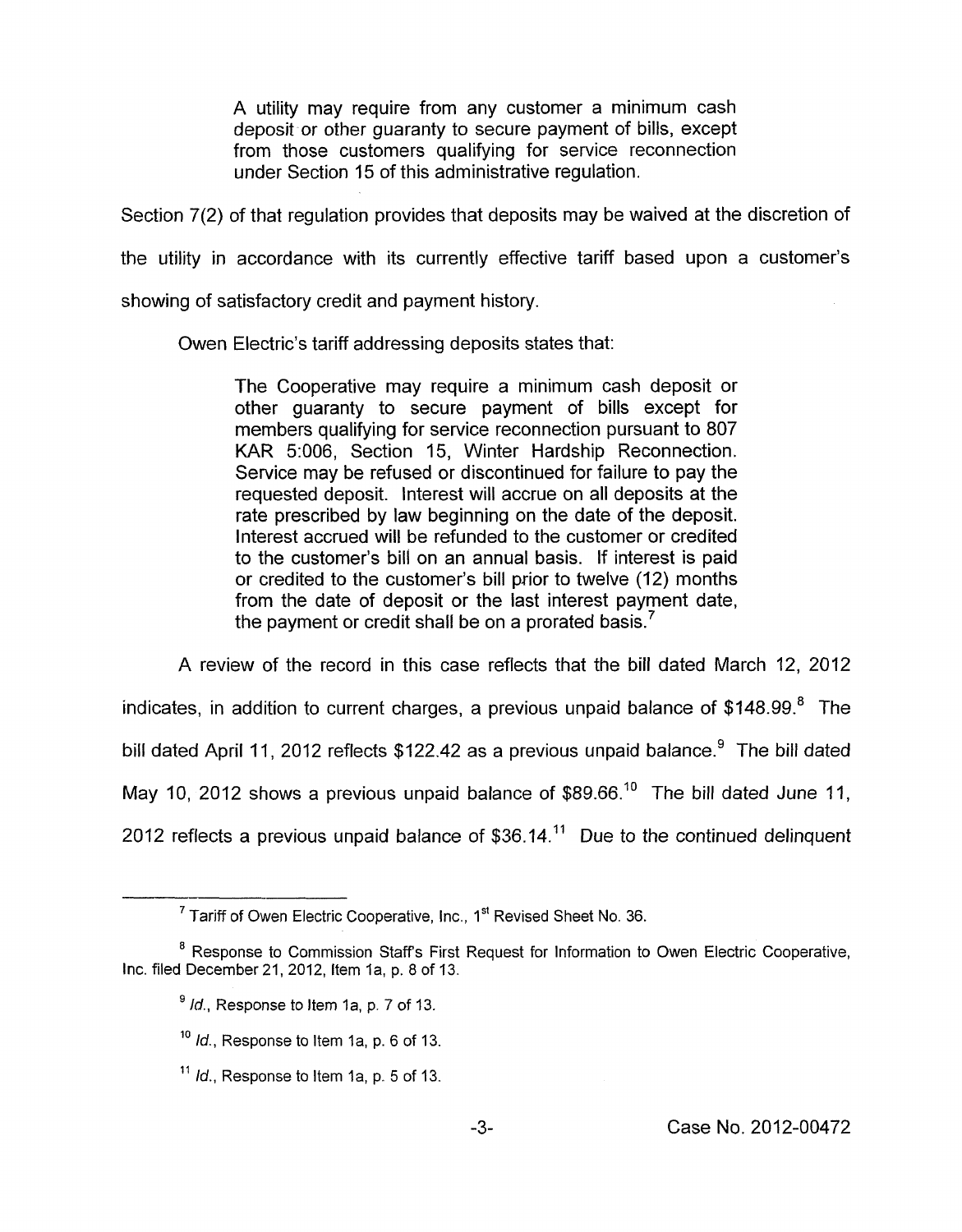status of the account, the bill dated July 11, 2012 included a charge of \$320.00 for a security deposit. $12$ 

Based on a review of the record and being otherwise sufficiently advised, the Commission finds that Owen Electric has acted properly in the matter of assessing a security deposit on the Harris account, that it has followed all applicable statutes, all applicable Commission regulations, and all applicable tariffs in this matter, that a hearing is not necessary in the public interest or for the protection of substantial rights, and that its request to dismiss the Complaint of Complainants Tim and Teresa Harris should be granted.

IT IS THEREFORE ORDERED that:

1. Owen Electric's request to dismiss the Complaint of Tim and Teresa Harris is granted.

2. This proceeding is dismissed and shall be removed from the Commission's docket.

By the Commission



 $\sim$ *A* **ATT** Executive Director<br> $\frac{1}{\sqrt{1-\frac{12}{a}}}\frac{1}{a}$ , Response to Item 1a., p. 4 of 13.

Case No. 2012-00472